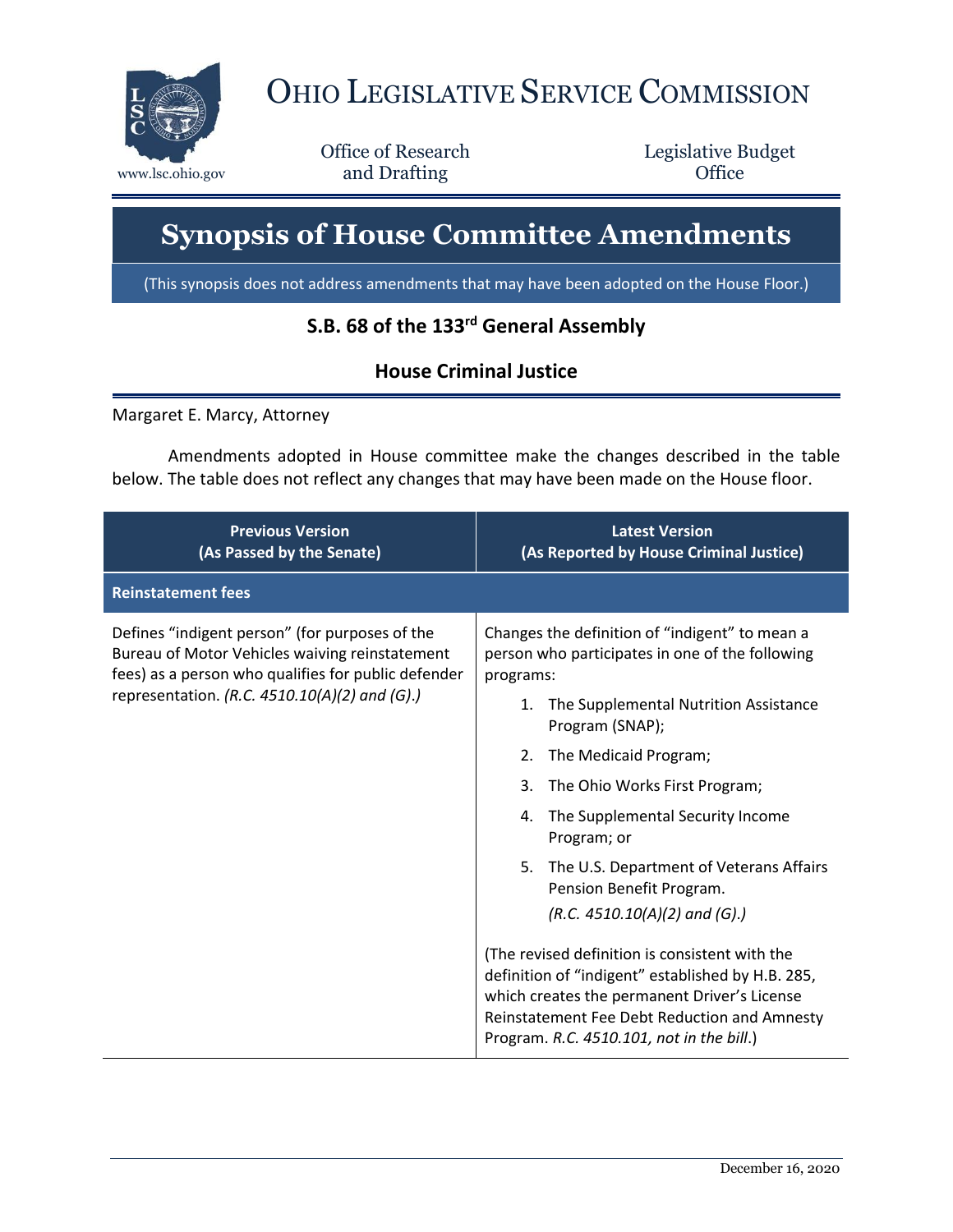| <b>Previous Version</b><br>(As Passed by the Senate) | <b>Latest Version</b><br>(As Reported by House Criminal Justice)                                                                                                                                                                                                       |
|------------------------------------------------------|------------------------------------------------------------------------------------------------------------------------------------------------------------------------------------------------------------------------------------------------------------------------|
| <b>Police and driver interaction education</b>       |                                                                                                                                                                                                                                                                        |
| No provision.                                        | Requires the Attorney General to adopt rules<br>requiring continuing education for existing peace<br>officers on proper interactions with civilians during<br>traffic stops and other encounters.                                                                      |
| No provision.                                        | Requires the Ohio Peace Officer Training<br>Commission to recommend rules to the Attorney<br>General for peace officer basic training on proper<br>interactions with civilians during traffic stops and<br>other encounters.                                           |
| No provision.                                        | Requires the State Board of Education to adopt a<br>model curriculum for high school students on<br>proper interactions with peace officers during<br>traffic stops and other encounters.                                                                              |
| No provision.                                        | Requires school districts and other public schools<br>to use the State Board's model curriculum in at<br>least one course required for high school<br>graduation.                                                                                                      |
| No provision.                                        | Requires the Director of Public Safety to adapt the<br>State Board's model curriculum for use in driver<br>training programs and new driver instructional<br>materials. (R.C. 109.73, 109.803, 3301.0721,<br>3313.6025, 3314.03, 3326.11, 3328.24, and<br>4508.022.)   |
| Power of attorney for motor vehicle title            |                                                                                                                                                                                                                                                                        |
| No provision.                                        | Authorizes a motor vehicle dealer's employee or<br>agent to serve as a witness (as opposed to only the<br>dealer and the dealer's salesperson as under<br>current law) to a power of attorney created for the<br>purpose of transferring the title of a motor vehicle. |
| No provision.                                        | Specifies that being "present" for witnessing a<br>signature includes witnessing a signature via<br>audio-visual conference technology.<br>(R.C. 4505.071.)                                                                                                            |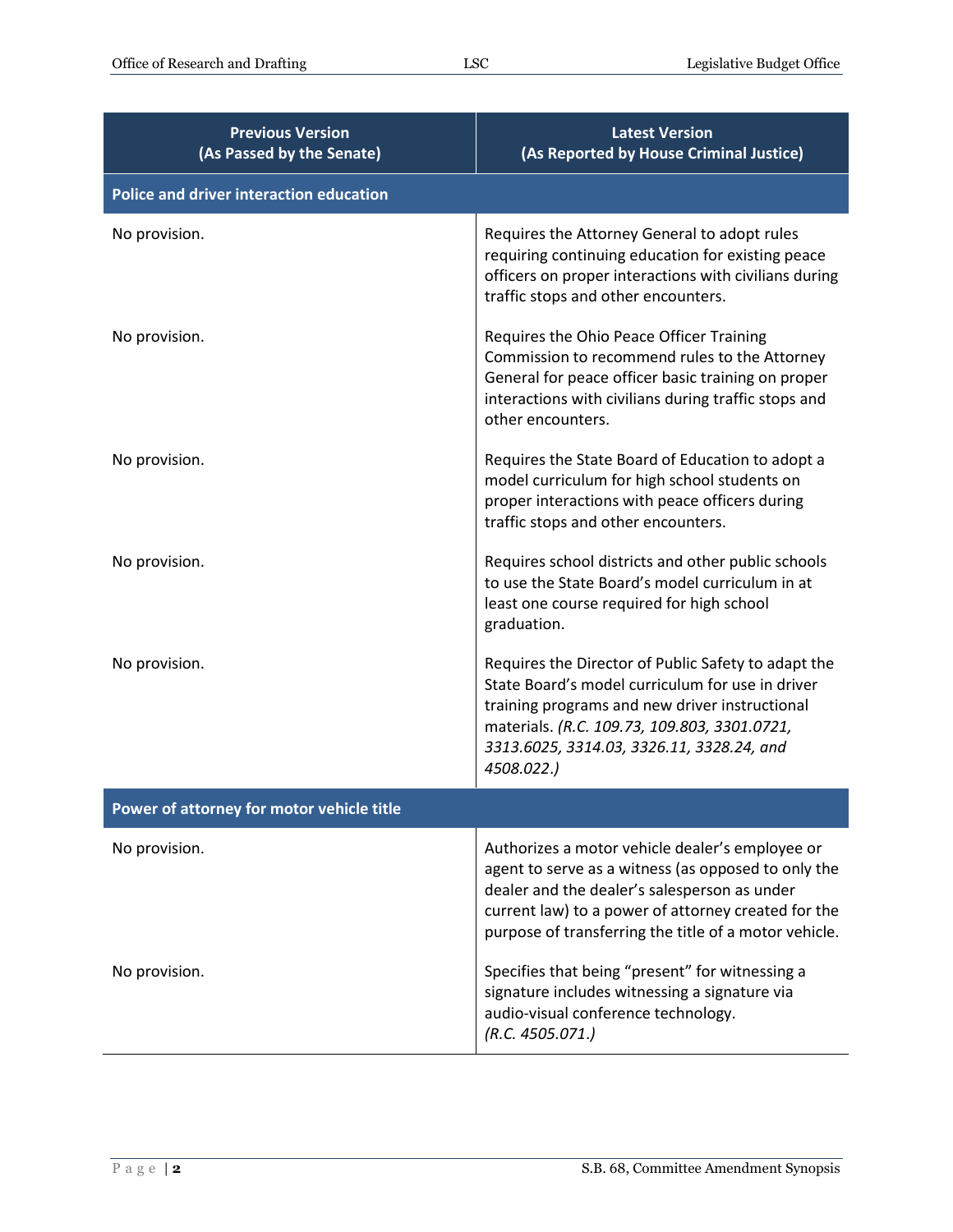| <b>Previous Version</b><br>(As Passed by the Senate) | <b>Latest Version</b><br>(As Reported by House Criminal Justice)                                                                                                                                                                                                                                                                                                                                                          |  |
|------------------------------------------------------|---------------------------------------------------------------------------------------------------------------------------------------------------------------------------------------------------------------------------------------------------------------------------------------------------------------------------------------------------------------------------------------------------------------------------|--|
| <b>CDL medical examiner's certificates</b>           |                                                                                                                                                                                                                                                                                                                                                                                                                           |  |
| No provision.                                        | Requires the Registrar of Motor Vehicles to post<br>information from a medical examiner's certificate,<br>when required, on a commercial driver's license<br>(CDL) holder's CDL information system driver<br>record within ten calendar days of receipt of the<br>medical certificate (rather than within ten business<br>days of issuing the CDL as in current law).<br>(R.C. 4506.13.)                                  |  |
| <b>BMV electronic services and transactions</b>      |                                                                                                                                                                                                                                                                                                                                                                                                                           |  |
| No provision.                                        | Expands the services that the Registrar or a deputy<br>registrar may provide electronically at the BMV or<br>deputy registrar office. (R.C. 4501.025 and<br>4503.102.)                                                                                                                                                                                                                                                    |  |
| No provision.                                        | Allows the Registrar and, with the Registrar's<br>permission, a deputy registrar to offer any service<br>or transaction (that they are authorized or<br>required to conduct) online rather than in person.<br>(Current law authorizes the Registrar to allow<br>motor vehicle registrations and driver's license<br>renewals for military service members and their<br>families to be performed online.) (R.C. 4501.027.) |  |
| No provision.                                        | Requires any charges for the expanded service or<br>transaction to be the same as the associated<br>in-person transaction.                                                                                                                                                                                                                                                                                                |  |
| No provision.                                        | Allows the Registrar or deputy registrar to charge a<br>convenience fee for electronic transactions and to<br>accept payment for electronic and online<br>transactions by an electronic financial transaction<br>device (i.e., a credit or debit card) and to pass<br>along any associated costs to the person using that<br>device. (R.C. 4501.025 and 4501.027.)                                                        |  |
| Third party driver's license exams                   |                                                                                                                                                                                                                                                                                                                                                                                                                           |  |
| No provision.                                        | Authorizes the Director of Public Safety to allow<br>third parties to administer the driver's license skills<br>test.                                                                                                                                                                                                                                                                                                     |  |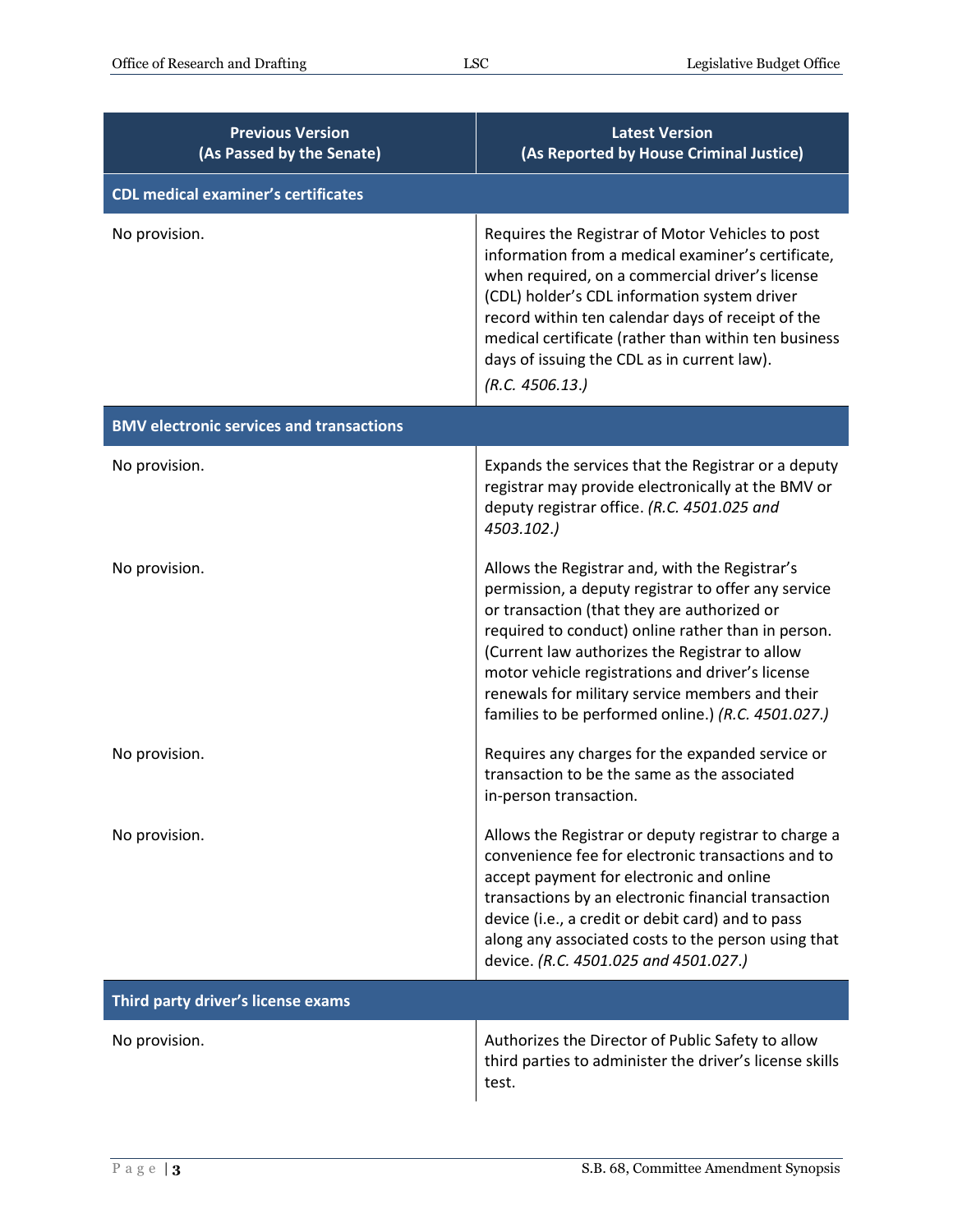| <b>Previous Version</b><br>(As Passed by the Senate) | <b>Latest Version</b><br>(As Reported by House Criminal Justice)                                                                                                                                                                                                                                                                                                                                                                                          |
|------------------------------------------------------|-----------------------------------------------------------------------------------------------------------------------------------------------------------------------------------------------------------------------------------------------------------------------------------------------------------------------------------------------------------------------------------------------------------------------------------------------------------|
| No provision.                                        | Requires any test administered by a third party to<br>be substantially the same as the test administered<br>by the BMV.                                                                                                                                                                                                                                                                                                                                   |
| No provision.                                        | Establishes quality control provisions that must be<br>included in any contract between the Director and<br>a third party authorized to conduct the driver's<br>license skills test. (R.C. 4507.11 and 4507.112.)                                                                                                                                                                                                                                         |
| <b>Abbreviated driver training</b>                   |                                                                                                                                                                                                                                                                                                                                                                                                                                                           |
| No provision.                                        | Exempts an adult applicant for an initial driver's<br>license who fails the road or maneuverability test<br>from the requirement to complete the adult<br>abbreviated driving training course if, within the<br>12 months prior to application, the applicant has<br>completed a driver training course.<br>(Current law requires all adults who fail the road<br>or maneuverability test to take the abbreviated<br>course.) (R.C. 4507.21 and 4508.02.) |
| <b>Reprints</b>                                      |                                                                                                                                                                                                                                                                                                                                                                                                                                                           |
| No provision.                                        | Authorizes a person who holds a valid Ohio<br>credential (i.e., a learner's permit, driver's license,<br>commercial driver's license, motorcycle operator's<br>permit, motorized bicycle license, or state<br>identification card) issued after July 2, 2018, to<br>obtain an exact reprint of that Ohio credential.                                                                                                                                      |
| No provision.                                        | Requires the Registrar to conduct transactions for<br>a reprint Ohio credential online via the BMV<br>website within 180 day after the effective date of<br>the bill.                                                                                                                                                                                                                                                                                     |
| No provision.                                        | Specifies that the reprint:                                                                                                                                                                                                                                                                                                                                                                                                                               |
|                                                      | Is an exact copy of the Ohio credential<br>1.<br>that it replaces;<br>2. Expires on the same day as the Ohio<br>credential that it replaces;                                                                                                                                                                                                                                                                                                              |
|                                                      | 3. Costs the same as a duplicate of the<br>applicable Ohio credential.                                                                                                                                                                                                                                                                                                                                                                                    |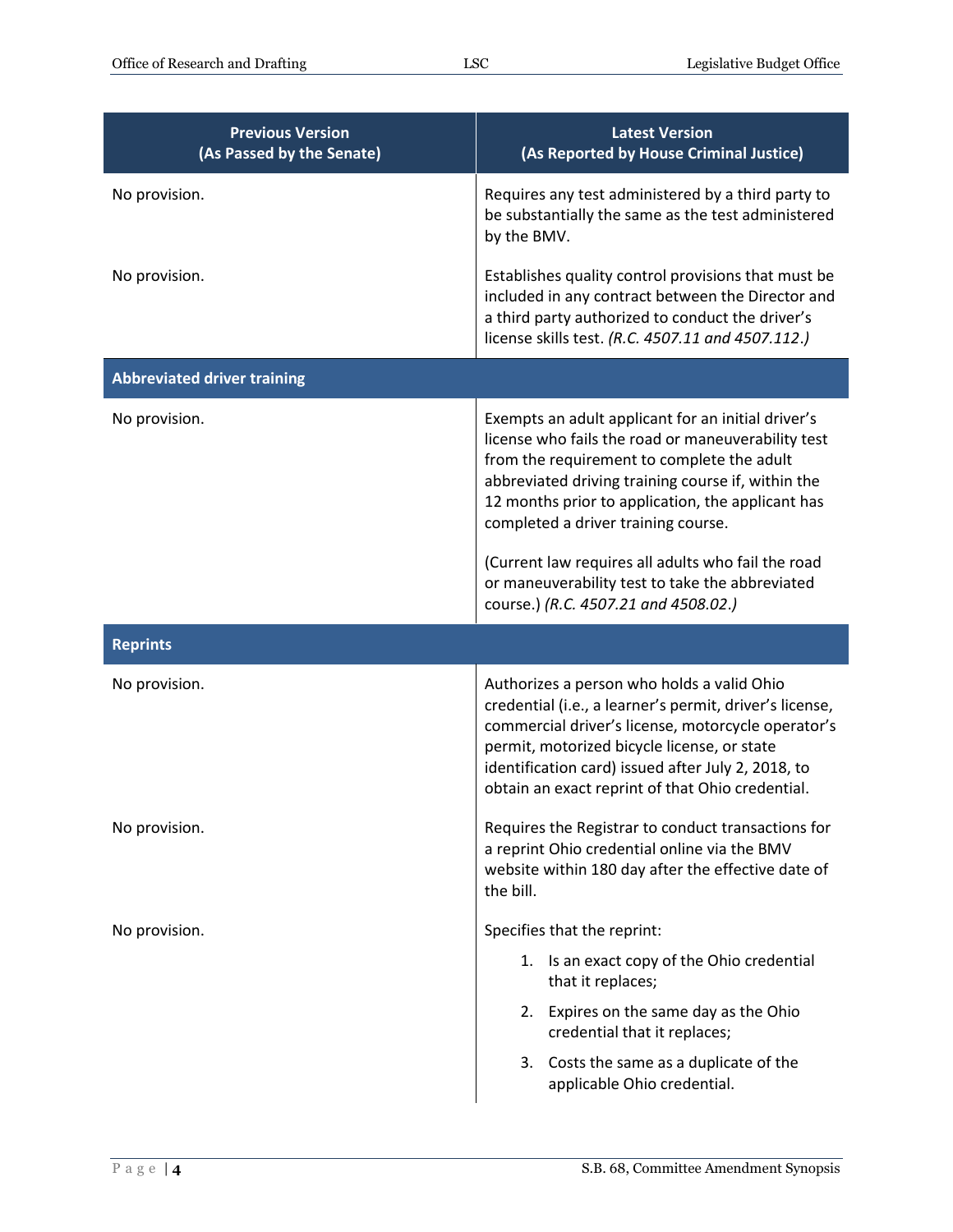| <b>Previous Version</b><br>(As Passed by the Senate)                               | <b>Latest Version</b><br>(As Reported by House Criminal Justice)                                                                                                                                                                                                             |
|------------------------------------------------------------------------------------|------------------------------------------------------------------------------------------------------------------------------------------------------------------------------------------------------------------------------------------------------------------------------|
| No provision.                                                                      | Specifies that a person may obtain only one<br>reprint Ohio credential between the time of initial<br>issuance and renewal or between renewals.                                                                                                                              |
| No provision.                                                                      | Requires an applicant to certify that the applicant's<br>current Ohio credential has been lost, destroyed,<br>or mutilated and to provide identifying<br>information, as required by the Registrar.                                                                          |
| No provision.                                                                      | Requires the Registrar, upon receipt of a<br>completed application, to issue any eligible<br>applicant the reprint of the Ohio credential and to<br>notify an applicant whose application is denied.<br>(R.C. 4506.08, 4507.23, 4507.30, 4507.40, and<br>4507.52.)           |
| 8-year driver's license, commercial driver's license, or state identification card |                                                                                                                                                                                                                                                                              |
| No provision.                                                                      | Authorizes a person who is between 21 and 65 to<br>request and renew an Ohio commercial driver's<br>license, driver's license (motor vehicles and<br>motorcycles), a motorcycle operator's<br>endorsement, or a motorized bicycle license on an<br>eight-year renewal cycle. |
| No provision.                                                                      | Authorizes a person, regardless of age, to request<br>and renew an Ohio identification card on an<br>eight-year renewal cycle.                                                                                                                                               |
| No provision.                                                                      | Makes the cost of an eight-year license,<br>endorsement, or card twice the cost of a four-year<br>license, endorsement, or card, minus \$1.                                                                                                                                  |
| No provision.                                                                      | Makes the eight-year renewal option available on<br>and after July 1, 2021. (R.C. 4506.08, 4506.14,<br>4507.09, 4507.23, 4507.24, 4507.50, 4507.52,<br>4511.521, and Section 3.)                                                                                             |
| <b>Orthotics and prosthetics licensure</b>                                         |                                                                                                                                                                                                                                                                              |
| No provision.                                                                      | Permits the Ohio Occupational Therapy, Physical<br>Therapy, and Athletic Trainers Board to issue an<br>orthotics, prosthetics, or orthotics and prosthetics<br>license to an applicant with unique and<br>exceptional qualifications.                                        |